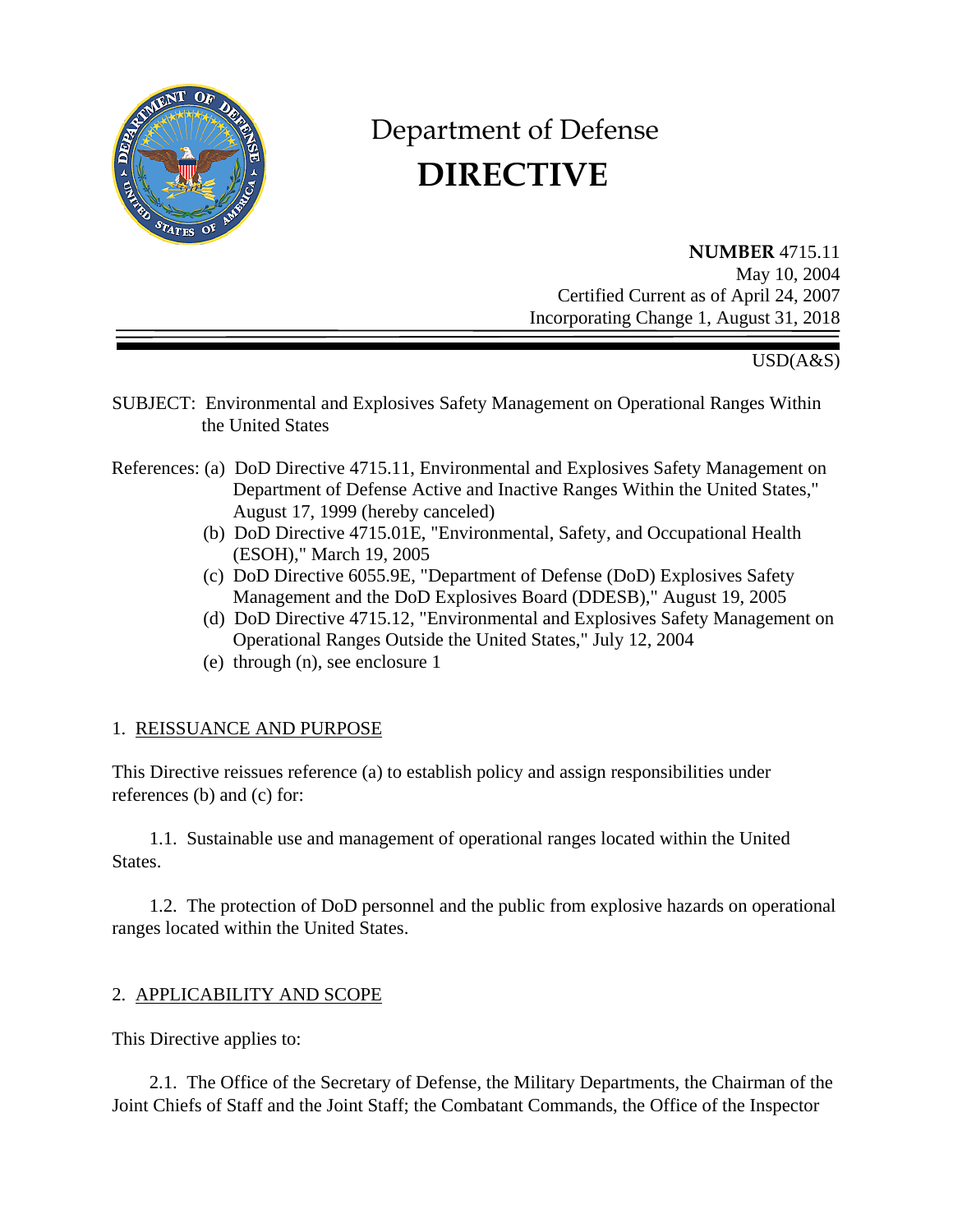General of the Department of Defense, the Defense Agencies, the DoD Field Activities, and all other organizational entities in the Department of Defense (hereafter referred to collectively as "the DoD Components").

2.2. All operational ranges located within the United States.

2.2.1. For operational ranges that a non-DoD Component owns, this Directive applies subject to the terms of any agreement with the owner for the leasing or operation of the range. (The DoD Components shall attempt to ensure that future agreements are consistent with this Directive and provide for non-DoD users to proportionally reimburse the DoD Component for the costs of complying with this Directive.)

2.2.2. When a DoD Component other than the DoD Component exercising real property accountability operates an operational range, responsibility for compliance with this Directive is assigned to the operating DoD Component, unless the two parties agree otherwise.

2.3. This Directive does not apply to operational ranges located outside the United States. For such operational ranges, consult DoD Directive 4715.12 (reference (d)).

2.4. This Directive does not apply to indoor ranges.

#### 3. DEFINITIONS

Terms used in this Directive are defined in enclosure 2. Other terms are defined in 10 U.S.C. 101 (reference (e)).

#### 4. POLICY

It is DoD policy to:

4.1. Use and manage operational ranges in a manner that supports national security objectives and maintains the high state of operational readiness essential to the U.S. Armed Forces, consistent with DoD Directive 3200.15 (reference (f)).

4.2. Ensure the long-term viability of operational ranges while protecting human health and the environment.

4.3. Limit, to the extent practical, the potential for explosives mishaps and the damaging effects of such to personnel, operational capability, property, and the environment.

4.4. Resolve conflicts between explosive safety and other requirements with the objective of minimizing explosives hazards.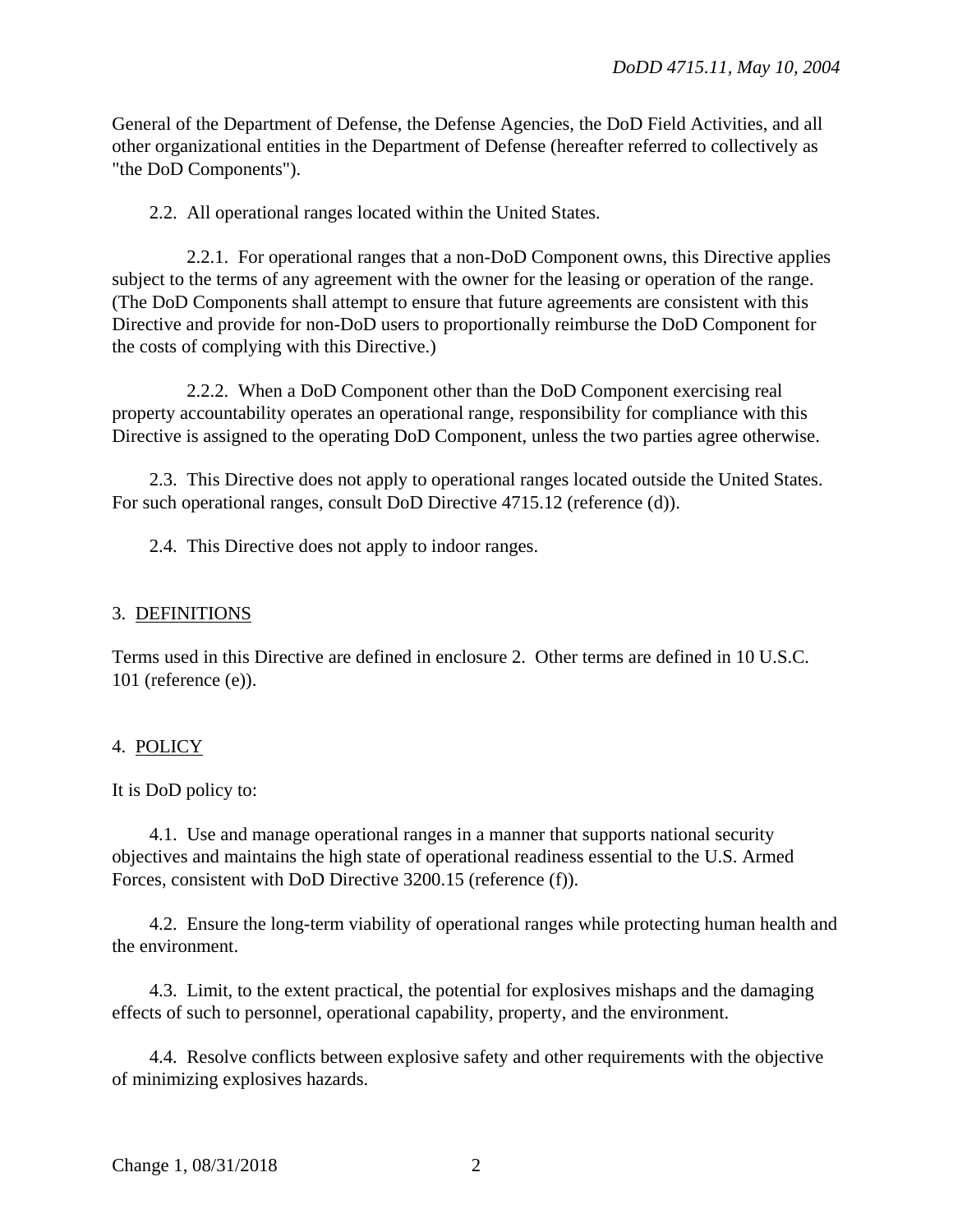4.5. Design and use operational ranges and the munitions used on them, to the extent practical, to minimize both potential explosive hazards and harmful environmental impacts and to promote resource recovery and recycling.

4.6. Enhance the ability to prevent or respond to a release or substantial threat of a release of munitions constituents from an operational range to off-range areas.

#### 5. RESPONSIBILITIES

5.1. The Under Secretary of Defense for Personnel and Readiness shall provide guidance to ensure DoD training ranges meet the operational requirements necessary to support national security objectives and maintain the high state of operational readiness essential to the U.S. Armed Forces.

5.2. The Under Secretary of Defense (Comptroller) shall provide financial management policy regarding operational range management activities in accordance with DoD 7000.14-R (reference (g)).

5.3. The Under Secretary of Defense For Acquisition, Technology, and Logistics shall:

5.3.1. Take overall OSD responsibility for safety, explosives safety, environmental, and technology policies related to implementation of this Directive.

5.3.2. Develop acquisition plans, strategies, guidance, and assessments to implement this Directive.

5.3.3. Ensure that research, development, test, and evaluation (RDT&E) programs address technology requirements to enhance sustainable range management.

5.3.4. Have OSD staff responsibility for all safety, explosives safety (through the Chair, Department of Defense Explosives Safety Board), and environmental policy and oversight related to implementation of this Directive.

5.3.5. Be the OSD proponent for operational range clearance technology requirements and coordinate such requirements with the Director, Test, Systems Engineering, and Evaluation.

5.3.6. Designate a DoD Component as Executive Agent responsible for:

5.3.6.1. The coordination of Joint Service operational ranges clearance technology requirements. (The Executive Agent shall coordinate such requirements affecting the explosives ordnance disposal (EOD) mission area with the Executive Manager for EOD Technology and Training.)

5.3.6.2. The transition of these requirements into technology programs.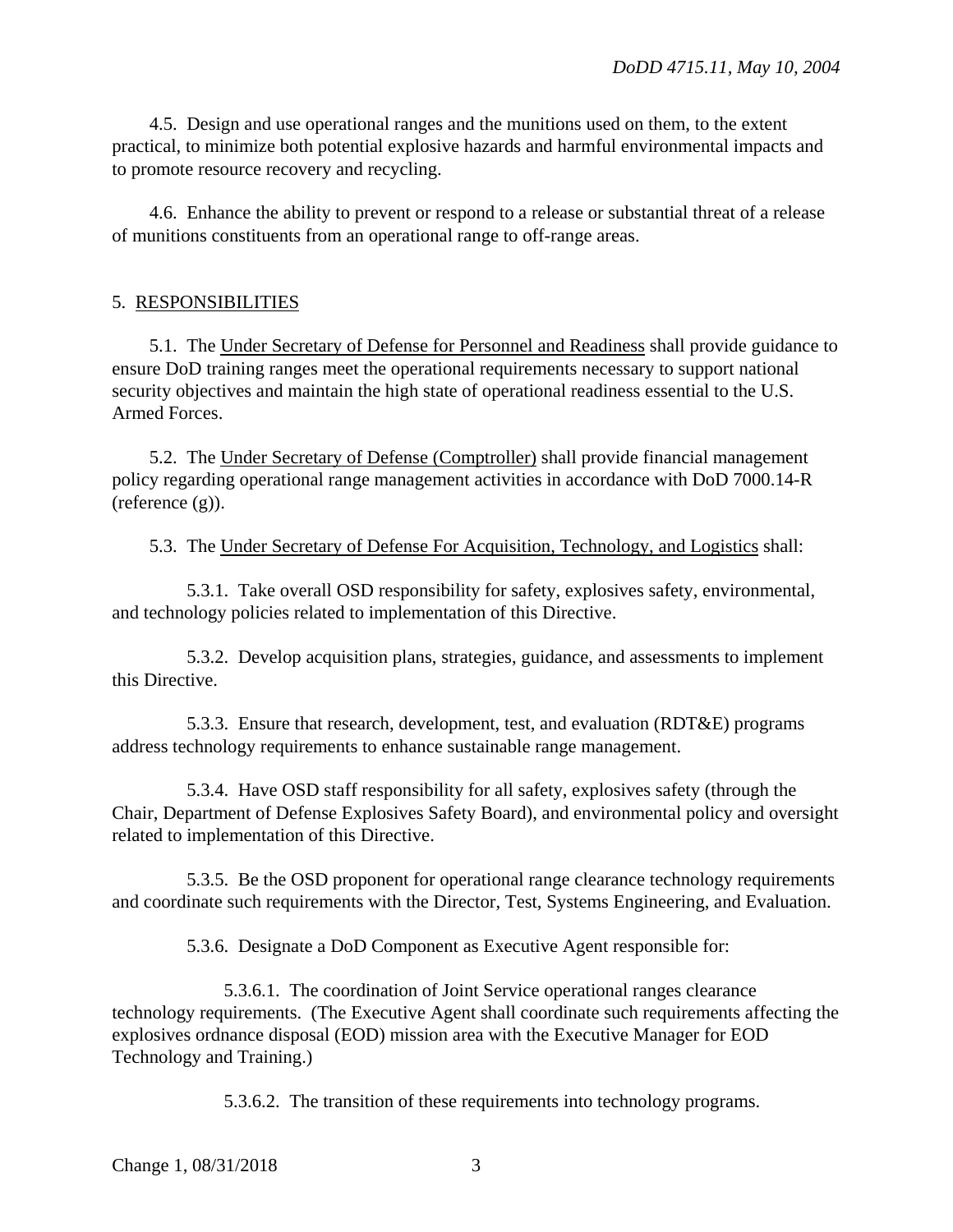5.3.7. Coordinate DoD Component efforts to assess the environmental impacts of munitions use on operational ranges.

5.3.8. Provide guidance to all DoD Components on establishing and maintaining complete inventories of operational ranges.

5.3.9. Provide guidance to enhance the DoD Components' ability to prevent or respond to a release or substantial threat of a release of munitions constituents from an operational range to off-range areas.

# 5.4. The Heads of the DoD Components shall:

5.4.1. Establish the necessary procedures to ensure that DoD Component operational ranges comply with this Directive and include sustainable range management goals in long-term planning efforts.

5.4.2. Establish and maintain an inventory of DoD Component operational ranges consistent with the guidance provided by the Deputy Under Secretary of Defense for Installations and Environment.

5.4.3. Establish and implement procedures to assess the environmental impacts of munitions use on operational ranges.

5.4.4. Ensure that required management plans at the installation or responsible activity level include planning for sustainable range use and are reviewed or updated at least every 5 years. Management plans for new ranges shall be in place prior to utilization of the range. This planning, at a minimum, will address: long-term sustainable use; hydrology and hydrogeology; management procedures; record keeping; standards; monitoring; public outreach and public participation programs, if required; technology requirements to ensure sustainable range management; integration with other installation planning processes; and resources.

5.4.5. Establish procedures for range clearance operations to permit the sustainable safe use of operational ranges for their intended purpose. To determine the frequency and degree of range clearance operations, consider, at a minimum, the safety hazards of clearance, each range's intended use, and the quantities and types of munitions expended on that range.

5.4.6. Restrict access to operational ranges, especially impact areas and other areas suspected of containing unexploded ordnance (UXO).

5.4.6.1. Take appropriate action to prevent unauthorized access to operational ranges. Such actions include establishing access controls (e.g., posting UXO hazard warning signs, fencing the area, establishing roving security patrols) and providing public notifications of potential explosive hazards.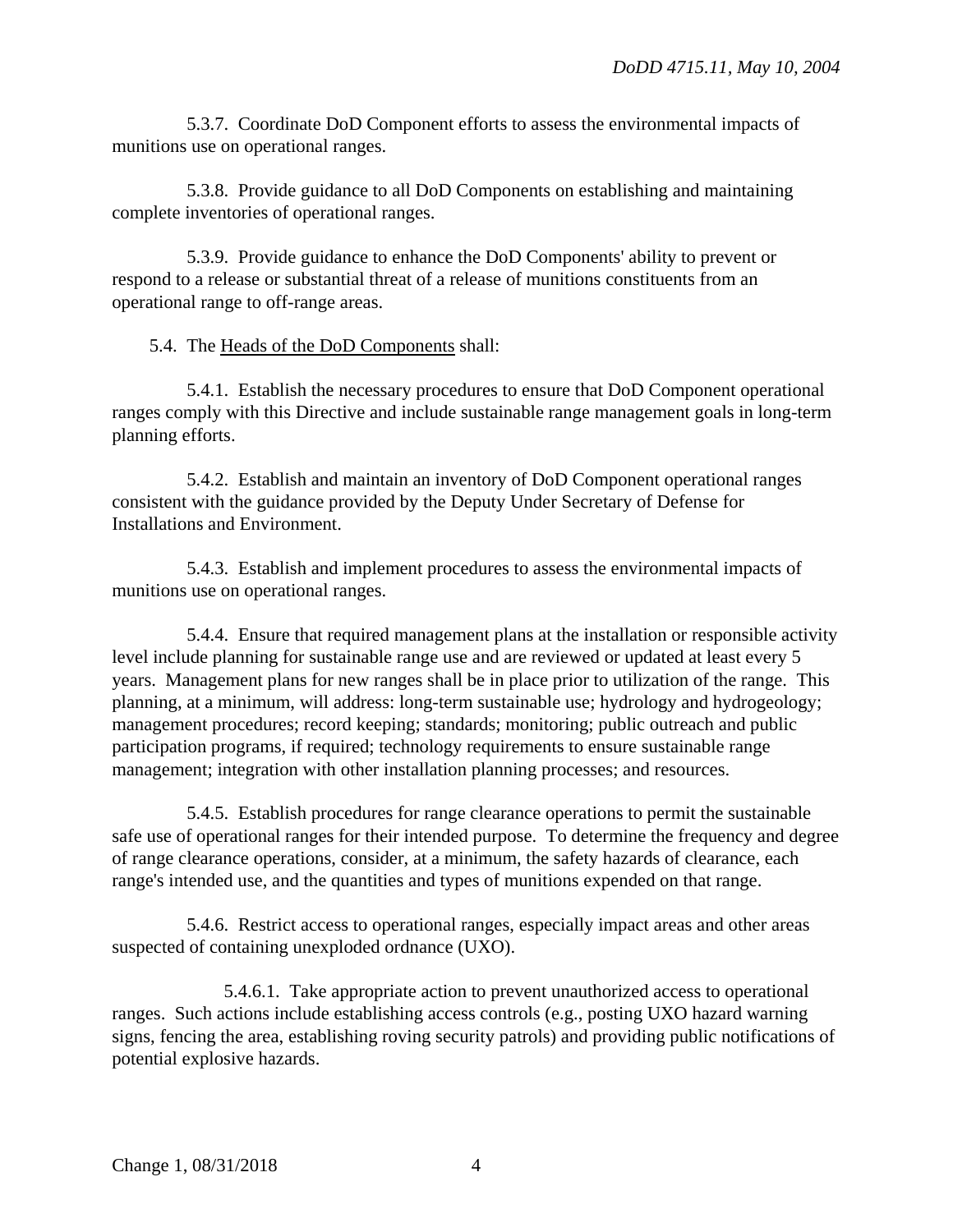5.4.6.2. Provide appropriate explosives safety training to individuals authorized access to operational ranges before they enter the range. The DoD Components shall develop guidelines to determine when individuals authorized access to operational ranges shall be escorted.

5.4.7. Provide appropriate information to local officials regarding the compatible uses of non-DoD property located near operational ranges.

5.4.8. For operational ranges, maintain permanent records of:

5.4.8.1. All military munitions expended, including an estimated dud rate, by type, quantity, location, and using organization.

5.4.8.2. All range clearance operations or EOD incidents conducted on the operational range.

5.4.8.3. The coordinates of all areas known or suspected of containing UXO. (Installation master plans or range maps shall be used to document such areas.)

5.4.9. Minimize the use on operational ranges, including for RDT&E, of munitions that contain submunitions or depleted uranium (DU) to that required to support national security objectives.

5.4.9.1. For submunitions, restrict such use to specifically designated target or impact areas.

5.4.9.2. For DU, restrict such use to specifically designated Nuclear Regulatory Commission-licensed target or impact areas. When possible, DU shall be fired into containment fixtures, and high-explosive munitions shall not be fired into the same area as DU.

5.4.9.3. When practical, establish sole use target or impact areas to segregate such munitions from other munitions.

5.4.10. To the extent practicable, use targets on operational ranges that do not contain hazardous materials (e.g., petroleum, oils, lubricants, radium dials, and batteries).

5.4.11. Conduct a hazard assessment before any range clearance operation at operational ranges. This assessment shall include, at a minimum, rationale for the clearance, the number of personnel involved, support requirements, the types of munitions anticipated to be encountered, and expected UXO contamination levels. When range clearance is an integral part of a test or training plan, a hazard assessment shall be included.

5.4.12. Establish safe and practical methods for recycling or disposing of range residues in accordance with DoD 4160.21-M (reference (h)). Ensure that material potentially presenting an explosive hazard is managed in a manner that supports operational readiness and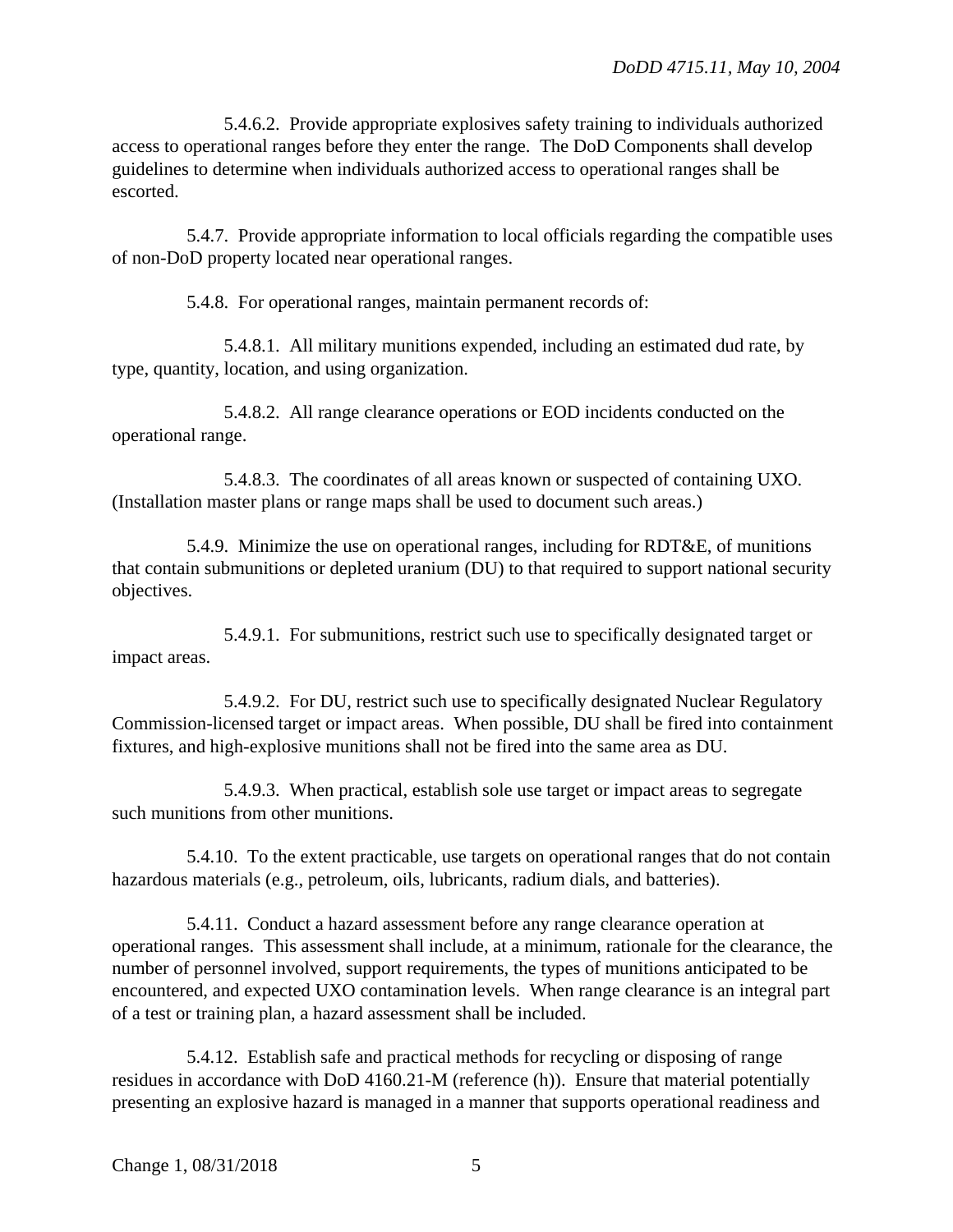mission requirements and that complies with explosives safety standards and environmental requirements.

5.4.13. Prohibit controlled burning of vegetation as a method of operational range clearance. Controlled burns may be used to control dense brush or undergrowth or clear a range area of vegetation to make range clearance operations safe for personnel conducting the clearance.

5.4.14. Assess or review prior assessments of the hydrology and hydrogeology of operational ranges and how the ranges are being or have been used.

5.4.15. Where prior hydrologic and hydrogeologic assessments create a reasonable belief that munitions constituents may migrate off an operational range, conduct an additional, appropriate assessment, including testing and analysis, as necessary, to determine whether a release or substantial threat of a release of munitions constituents from an operational range to off-range areas has occurred or is about to occur.

5.4.16. Ensure procedures are in place to:

5.4.16.1. Notify installation personnel and the public, as appropriate, of range operations that may present an explosive hazard off the operational range.

5.4.16.2. Respond promptly to protect personnel and property from such hazards, both on and off the installation.

5.4.17. Participate, as appropriate, in established national public-involvement programs, including dialogues with interested members of the public, to discuss and explain the explosive hazards associated with operational ranges.

5.4.18. Ensure range issues that affect or have the potential to affect the surrounding communities (e.g., controlled burns, access controls, institutional controls) are addressed in appropriate local public participation forums.

5.4.19. Establish a program to educate DoD personnel, their dependents, and private citizens living near operational ranges on the explosive hazards associated with unexploded ordnance and trespassing on operational ranges.

5.4.20. Before changing the use of a range area, conduct appropriate range clearance operations consistent with the proposed use of the area.

5.4.21. Respond, in accordance with the Department of Defense's explosives safety authority (10 U.S.C. 172 (reference (i))), as implemented in reference (c) and DoD 6055.9-STD (reference (j)) and response authorities (10 U.S.C. 2701; 42 U.S.C. 9604; and Executive Order 12580, Sec. 2(d) (references (k) through (m))) to a release or substantial threat of a release of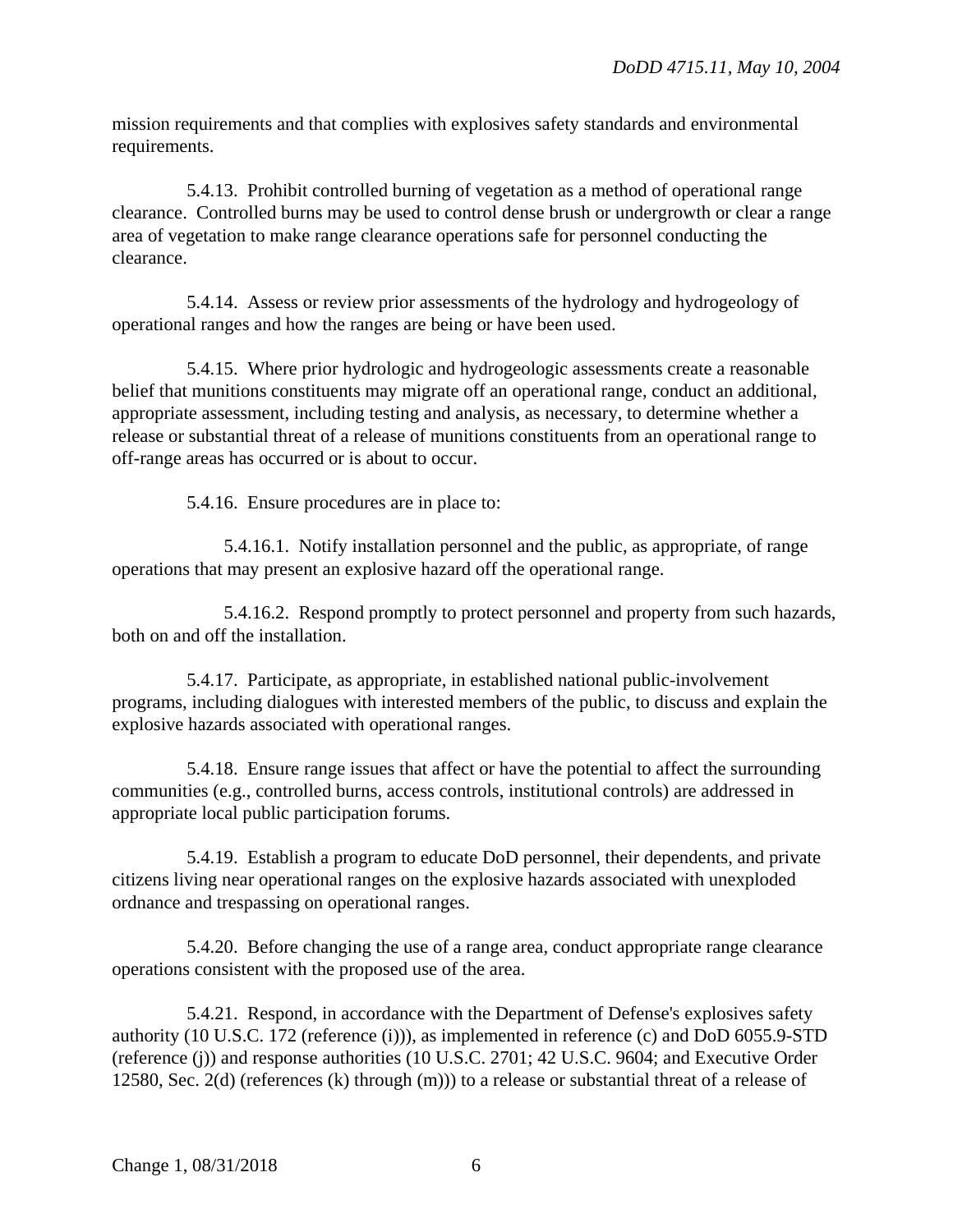munitions constituents from an operational range to off-range areas, when such release poses an imminent and substantial threat to human health or the environment.

6. SUMMARY OF CHANGE 1. This change reassigns the office of primary responsibility for this Directive to the Under Secretary of Defense for Acquisition and Sustainment in accordance with the July 13, 2018 Deputy Secretary of Defense Memorandum (reference (n)).

7. EFFECTIVE DATE This Directive is effective immediately.

Taul W & Lourite

Deputy Secretary of Defense

Enclosures - 2

- E1. References, continued
- E2. Definitions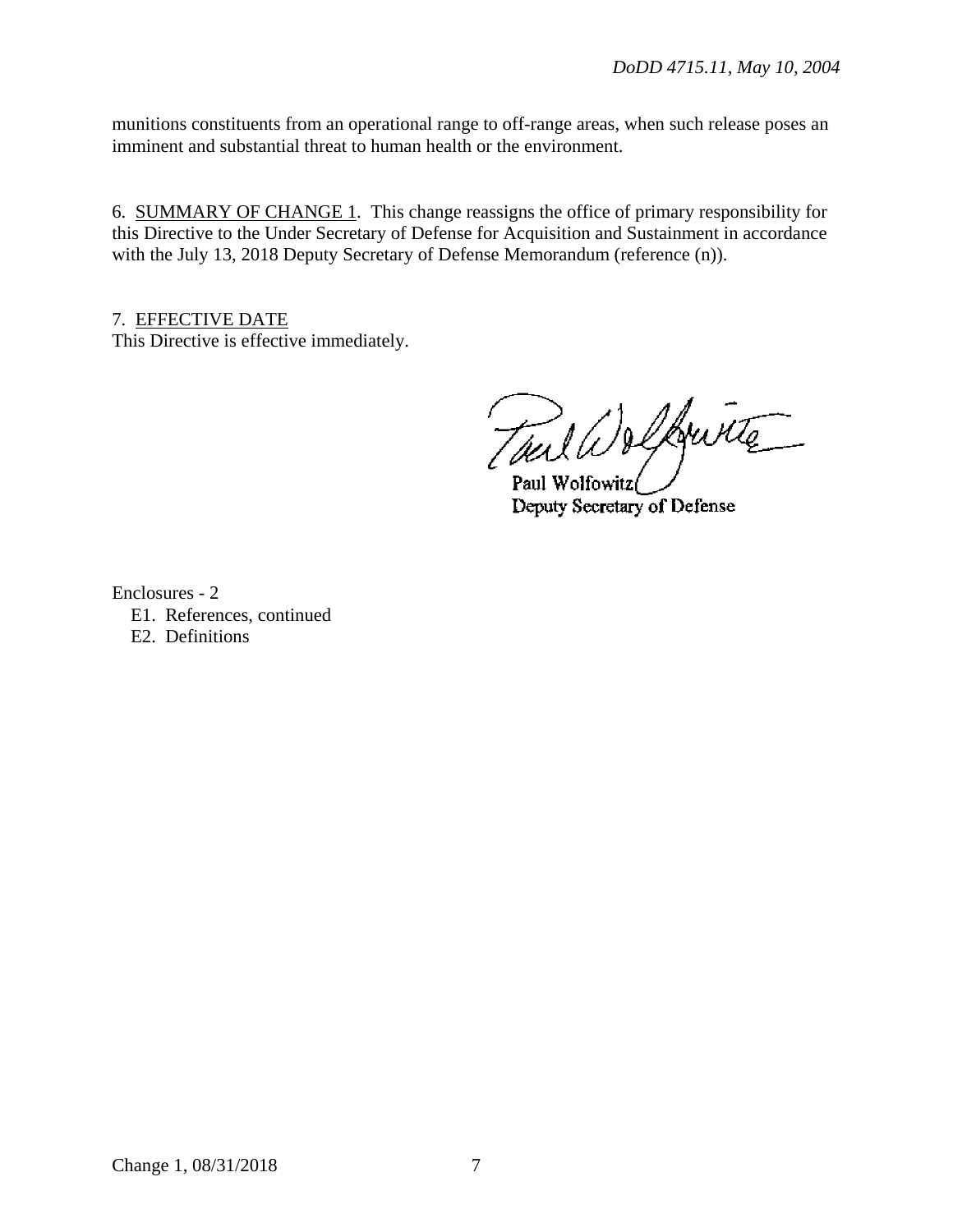# E1. ENCLOSURE 1

# REFERENCES, continued

- (e) Section 101 of title 10, United States Code
- (f) DoD Directive 3200.15, "Sustainment of Ranges and Operating Areas (OPAREAs)," January 10, 2003
- (g) DoD 7000.14-R, "DoD Financial Management Regulations (FMRs)," current edition
- (h) DoD 4160.21-M, "Defense Materiel Disposition Manual," August 18, 1997
- (i) Section 172 of title 10, United States Code
- (j) DoD 6055.9-STD, "DoD Ammunition and Explosives Safety Standards," October 5, 2004
- (k) Section 2701 of title 10, United States Code
- (l) Section 9604 of title 42, United States Code
- (m) Executive Order 12580, "Superfund Implementation," January 23, 1987, as amended
- (n) Deputy Secretary of Defense Memorandum, "Establishment of the Office of the Under Secretary of Defense for Research and Engineering and the Office of the Under Secretary of Defense for Acquisition and Sustainment," July 13, 2018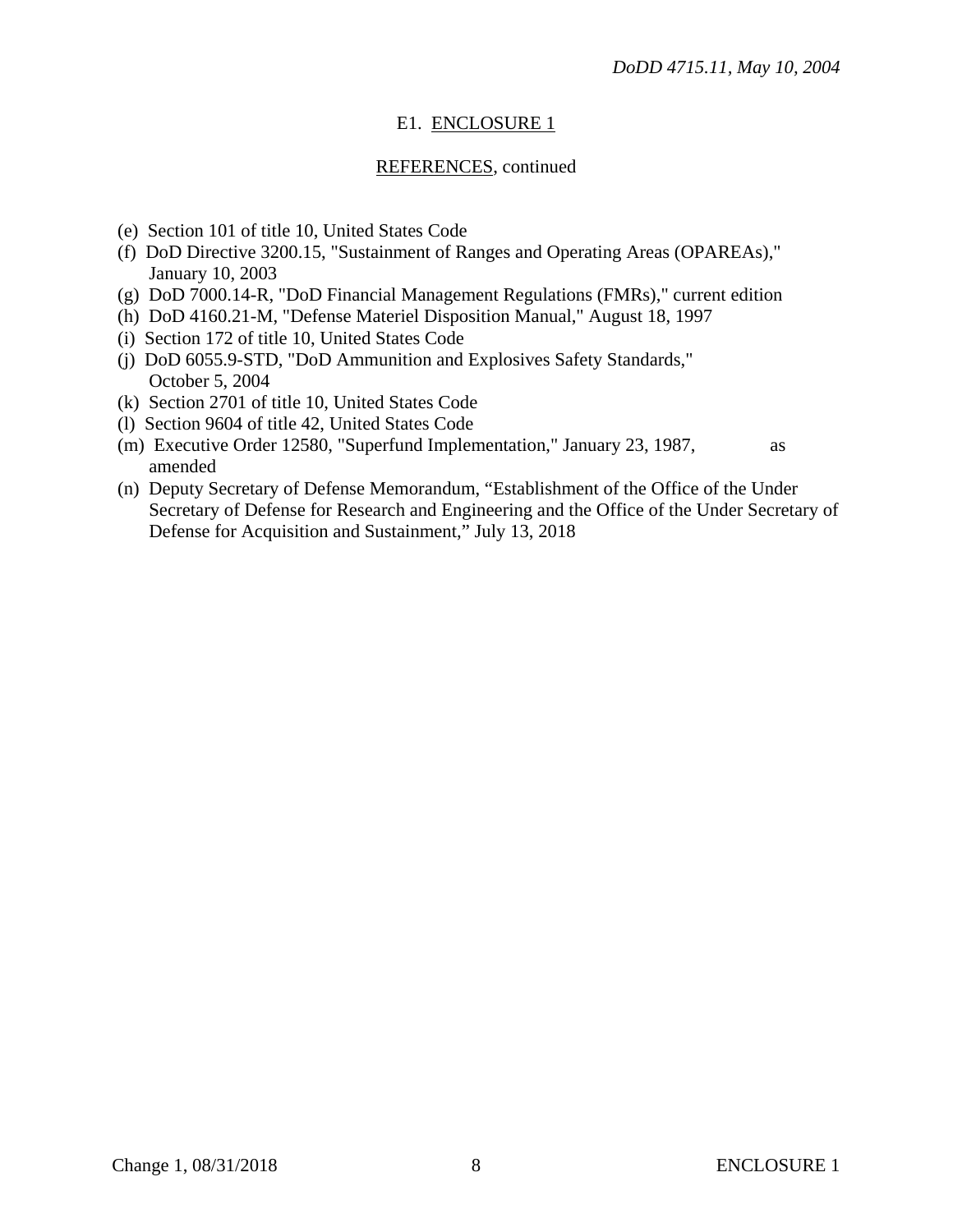### E2. ENCLOSURE 2

### **DEFINITIONS**

E2.1.1. Explosives Mishap. An accident or unexpected event involving DoD ammunition and explosives.

E2.1.2. Explosives Safety. A condition where operational capability and readiness, personnel, property, and the environment are protected from the unacceptable risk of a mishap involving military munitions.

E2.1.3. Impact Area. The identified area within a range intended to capture or contain ammunition, munitions, or explosives and resulting debris, fragments, and components from various weapon system employments.

E2.1.4. Munitions Constituents. Any materials originating from unexploded ordnance, discarded military munitions, or other military munitions, including explosive and non-explosive materials, and emission, degradation, or breakdown elements of such ordnance or munitions.

E2.1.5. Operational Range. A range that is under the jurisdiction, custody, or control of the Secretary of Defense and:

E2.1.5.1. Is used for range activities; or

E2.1.5.2. Although not currently being used for range activities, that is still considered by the Secretary to be a range and has not been put to a new use that is incompatible with range activities.

E2.1.6. Submunition. Any munition that, to perform its task, separates from a parent munition.

E2.1.7. Sustainable Range Management. Management of an operational range in a manner that:

E2.1.7.1. Supports national security objectives and maintains the operational readiness of the Armed Forces; and

E2.1.7.2. Ensures the long-term viability of operational ranges while protecting human health and the environment.